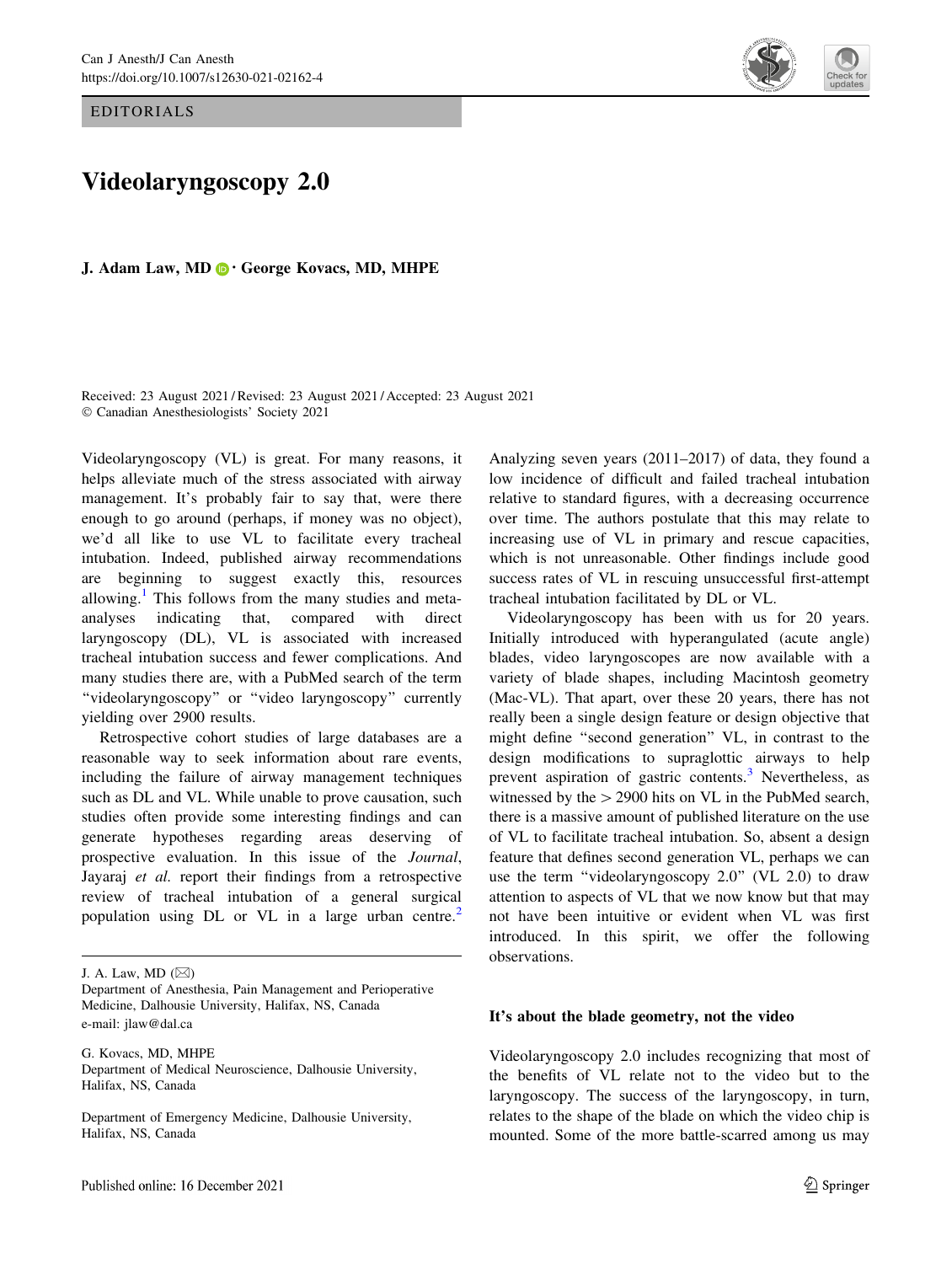fondly remember the Bullard laryngoscope: now essentially a legacy device, it was a fibreoptic-based rigid laryngoscope with a  $90^\circ$ , hyperangulated blade. Very effective at delivering a full view of the larynx to a proximal eyepiece no matter how difficult the DL, there was nary a video chip in sight. Yet (at least for those able to master tube delivery), it was a formidable asset in the fight against the difficult airway. As with modern day hyperangulated blade VL, its strength lay in the capacity to slide the blade midline around the tongue, rather than to fight it, and to deliver the goods—usually a beautiful view of the larynx—to the viewing objective. Many contemporary hyperangulated VL blades feature somewhat less anterior blade angulation—often around  $60-70^{\circ}$ —but still enough to enable gratifying "around the corner'' viewing for known or anticipated difficulty with DL and happily, with easier (but not always easy) tube delivery. Without doubt, having the larynx displayed larger-than-life and with a wide viewing angle on a video monitor during VL provides additional value over hunching over to squint through a small viewing objective, but ultimately, what's most important is seeing the larynx, however displayed.

Seeing the larynx of the difficult DL patient is less likely with Mac-VL. With Mac-VL, one is using traditional DL technique to compress and displace the tongue. While the view obtained on the video monitor is nice for all to see, the increment in laryngeal exposure over using traditional Macintosh DL when difficulty is anticipated or proven is usually less dramatic than when using a hyperangulated VL blade. Mac-VL is still wonderful, though, for its benefits in teaching DL to novices, to help deliver a view past a large moustache, lips, or teeth and to help engage others in the room with the airway management process. Without known or suspected adverse anatomy, Mac-VL is likely the best choice for the potentially soiled airway so that direct per-oral visualization can occur should the video camera become obscured, and yes, it may still provide a small increment in laryngeal exposure over traditional DL. Thus, VL 2.0 includes recognition that Mac-VL is probably best for more routine laryngoscopy when no great difficulty is anticipated, but that for known or suspected difficult DL, you need to reach for a videolaryngoscope with a hyperangulated blade.

# Referring accurately to VL

Videolaryngoscopy 2.0 includes recognizing that the term "videolaryngoscopy" is passé without explicit follow-up reference to the exact device in question. There are simply too many devices now on the market with their differences in design, indications, and optimal techniques for use to get

away with using the undifferentiated term. Equally, manufacturers now often market multiple different classes of videolaryngoscope under a single brand name. For example, while the original Karl Storz "C-MAC®" (Karl Storz SE & Co. KG, Tuttlingen, Germany) referred only to a Macintosh-geometry bladed videolaryngoscope, there are now also C-MAC hyperangulated D-blades, C-MAC Miller VL blades (in pediatric sizes), a C-MAC flexible endoscope, and a C-MAC video-based stylet with deflectable tip. Indeed, on the company's website, Karl Storz refers to the C-MAC as a "system"<sup>[4](#page-6-0)</sup> that supports multiple devices. Similar considerations apply to the GlideScope® (Verathon Inc., Bothell, WA, USA): previously synonymous with its original hyperangulated blade, there are now Macintosh and straight blade geometry videolaryngoscopes in the brand, together with a flexible endoscope.[5](#page-6-0) Thus, clinicians must document the exact VL blade they used, and authors must recognize that they can no longer simply state a brand name such as ''C-MAC" or "GlideScope" in their reports without stating the exact device in question. Peer reviewers and journal editors must also insist on this level of clarity. A study that reports impressive results with use of a ''C-MAC'' might appropriately be passed over by clinicians for translation into their practice if they are unsure of exactly which device is being referred to. Early reports on VL can be forgiven, when manufacturers had only a single VL device, but going forward, the free passes are no longer available. Videolaryngoscopy 2.0 includes use of precise terminology when describing VL.

# Knowing how to get the tube down

Videolaryngoscopy 2.0 means knowing how to use the devices, based on which type of videolaryngoscope you're using. Clinicians facile in using both Macintosh and straight (e.g., Miller) blades for DL are no strangers to this concept—they differ with respect to blade insertion, managing the tongue and epiglottis, and shaping a styletted tracheal tube. Videolaryngoscopy is no different, in that there are differences in tracheal tube preparation and delivery between hyperangulated, Macintosh geometry, and channelled blade VL devices. Tube delivery with Mac-VL should not differ from Macintosh blade DL with or without adjunctive use of stylet or bougie; tracheal intubation using hyperangulated VL will be facilitated by not seeking a full view of the larynx, $6$  shaping a styleted tube similarly to the blade in use, and partial stylet withdrawal once the tip of the tube is just through the larynx.<sup>[7](#page-6-0)</sup> Tracheal tube delivery with hyperangulated VL blades might come more easily to those without many years of DL experience, as some aspects of optimal DL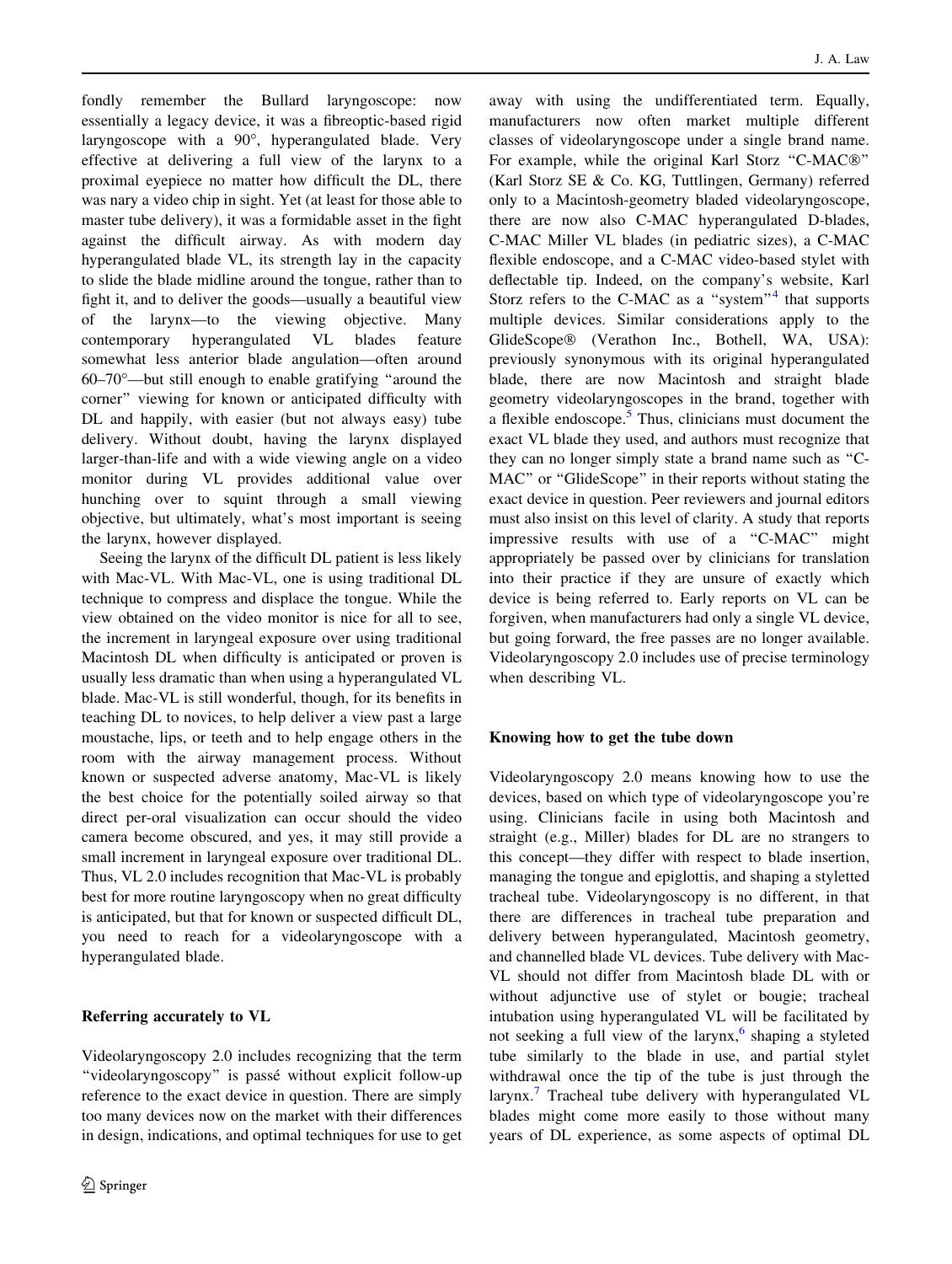(e.g., striving for full laryngeal exposure) may be counterproductive when using hyperangulated VL, and engrained habits are hard to break. Nevertheless, regardless of clinician experience, VL 2.0 includes becoming knowledgeable about, and facile with, the subtleties of tube delivery with the different VL devices. $8$ 

# Limitations to VL

Videolaryngoscopy 2.0 includes recognizing the limitations of videolaryngoscopes. While useful, tracheal intubation facilitated by VL does not have a 100% first attempt or overall success rate. As Jayaraj and colleagues have documented nicely, VL also doesn't have a 100% success rate used in a rescue capacity after failed DL or failed VL $^{2}$  $^{2}$  $^{2}$  In their retrospective study, after a failed first attempt at tracheal intubation in 91 patients using DL, VL (the only videolaryngoscope in use at their institution was the hyperangulated GlideScope GVL) was used for a second attempt in 52 patients, and succeeded in 41 (79%). Perhaps even more interesting was their data for patients with failed first-attempt VL. Of 17 such patients, 11 (65%) were successfully intubated on a second attempt with the same device, and 13 of the 17 patients, or 77%, were eventually intubated using VL. While 77% is good, the clinician must be aware that tracheal intubation facilitated by hyperangulated VL can and does fail (causes of failure were not documented), when used in both primary and rescue capacities. Tellingly, there was no mention of moving on to DL after failed hyperangulated VL. This (or Mac-VL) has been reported to be effective in some such cases,<sup>[9](#page-6-0), [10](#page-6-0)</sup> likely because of its straighter (and more familiar) pathway for tube passage. As Jayaraj et al. sagely point out in their discussion, use of the same VL device again after its first attempt failure could indicate fixation on a single technique, or possibly, not having thought about a Plan B when using what's perceived to be a very effective device. This could be concerning, and might warrant further study.

While VL is certainly useful, VL 2.0 includes recognizing that it is not a magic, one-size-fits-all bullet: the clinician must still have a plan for its potential failure. This may include a trial of DL or Mac-VL after the failure of hyperangulated VL, unless the former has already proven to have failed. In addition, as VL of any type will occasionally fail, the clinician is not absolved from careful, standard-of-care airway evaluation and planning on how most safely to proceed with airway management, including considering whether awake tracheal intubation is indicated.<sup>[7](#page-6-0)</sup>

#### Systematic reviews and meta-analyses on VL vs DL

Videolaryngoscopy 2.0 includes no longer combining studies of hyperangulated and Mac-VL into a single systematic review and meta-analysis. This has occurred in most such reviews of  $VL<sub>1</sub><sup>11</sup>$  $VL<sub>1</sub><sup>11</sup>$  $VL<sub>1</sub><sup>11</sup>$  many of which conclude that "VL" is superior to DL with respect to its primary outcome—often first attempt or overall tracheal intubation success. Interestingly, in reading beyond the abstract of these studies, when reported, subgroup analysis for some study outcomes differs between hyperangulated and Mac-VL blades.<sup>[12](#page-6-0)</sup> So here again, in trying to translate published findings into one's own practice, if both types of device are combined in a meta-analysis, to obtain the published outcome, which class of videolaryngoscope should one use? Future systematic reviews and meta-analyses simply must separate hyperangulated-VL from Mac-VL devices. Already, and certainly in the near future, there should be more than enough studies to allow this.

If anything, contemporary hyperangulated videolaryngoscopes might represent a second generation of the original fibreoptic-based hyperangulated devices like the Bullard laryngoscope. Both enable ''around-thecorner'' visualization. Nevertheless, the more important gift of the passage of time has been publication of a plethora of knowledge on both hyperangulated- and Mac-VL, meaning that we're way better informed on the sometimes overt, sometimes subtle aspects of VL use. Applying this knowledge—VL 2.0—will improve VL's utility to airway management and the practice of anesthesiology.

La vidéolaryngoscopie est extraordinaire. Pour de nombreuses raisons, elle aide à soulager une grande partie du stress associé à la prise en charge des voies aériennes. En fait, s'il y en avait assez (et si le budget était illimité), nous aimerions tous utiliser la vidéolaryngoscopie pour faciliter chaque intubation trachéale. Qui plus est, les recommandations publiées sur les voies aériennes commencent à suggérer précisément cela – lorsque les ressources le permettent.<sup>1</sup> Ces recommandations découlent des nombreuses études et méta-analyses indiquant que, par rapport à la laryngoscopie directe, la vidéolaryngoscopie est associée à une augmentation du nombre d'intubations trachéales réussies et à une réduction des complications. Et il en existe, des études sur le sujet : une recherche PubMed des termes anglais « videolaryngoscopy » ou « video laryngoscopy » donne actuellement plus de 2800 résultats.

Les études de cohorte rétrospectives provenant des grandes bases de données sont une bonne façon de chercher des informations concernant des événements rares, y compris l'échec des techniques de prise en charge des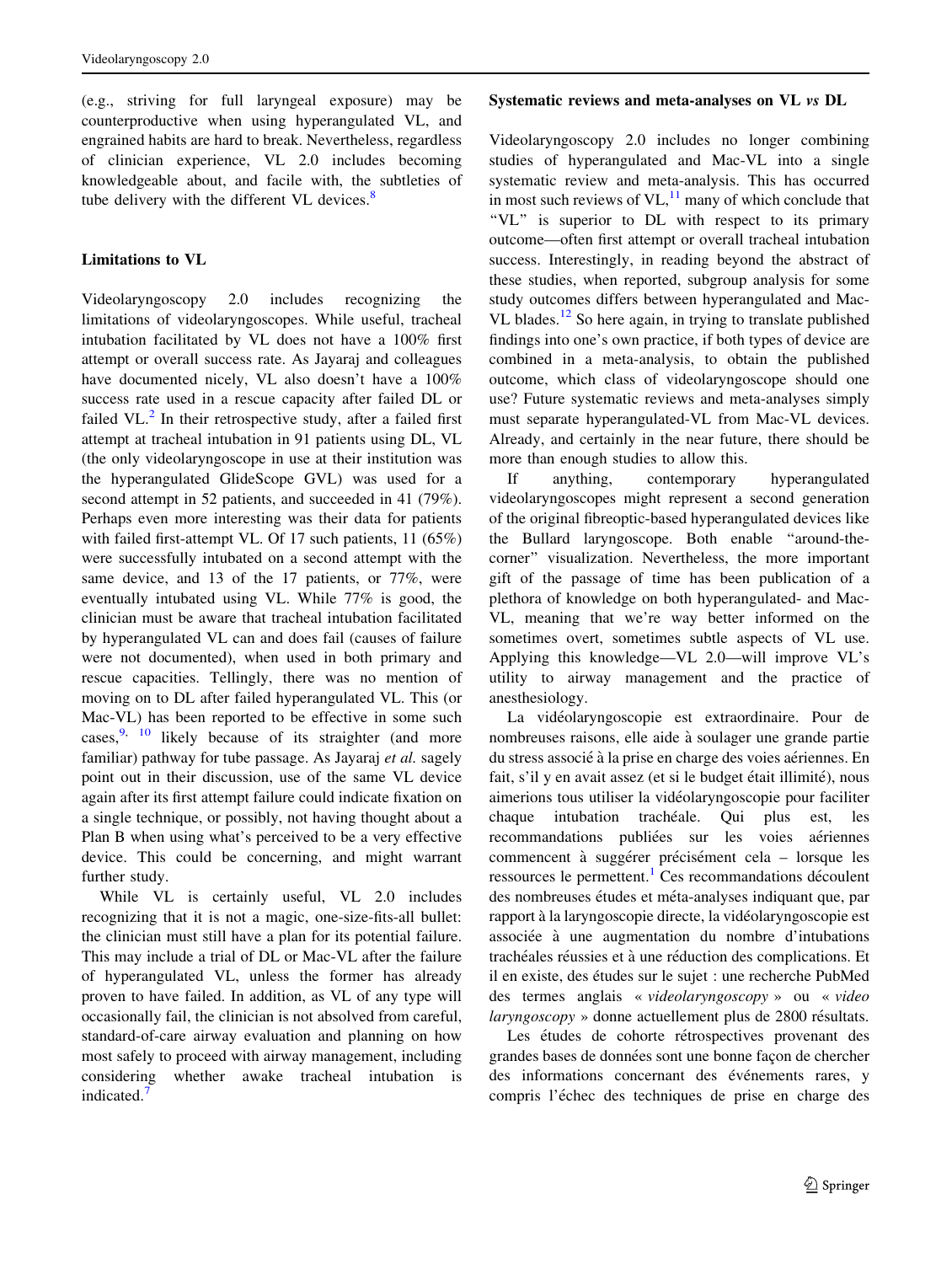voies aériennes telles que la laryngoscopie directe et la vidéolaryngoscopie. Bien qu'elles ne puissent pas prouver de lien de causalité, ces études fournissent bien souvent des résultats intéressants et peuvent générer des hypothèses concernant des domaines méritant une évaluation prospective. Dans ce numéro du Journal, Jayaraj et coll. rapportent leurs résultats d'un compte rendu rétrospectif de l'intubation trachéale d'une population chirurgicale générale par laryngoscopie directe et vidéolaryngoscopie dans un grand centre urbain. $<sup>2</sup>$  $<sup>2</sup>$  $<sup>2</sup>$  En analysant sept années</sup>  $(2011-2017)$  de données, ces auteurs ont constaté une faible incidence d'intubation trachéale difficile et ratée par rapport aux chiffres standard, avec une occurrence décroissante au fil du temps. Les auteurs postulent que cela pourrait être lié à l'utilisation croissante de la vidéolaryngoscopie tant dans un rôle primaire que de sauvetage, ce qui n'est pas déraisonnable. D'autres résultats citent aussi les bons taux de réussite de la vidéolaryngoscopie pour reprendre une première tentative d'intubation trachéale infructueuse par laryngoscopie directe et vidéolaryngoscopie.

La vidéolaryngoscopie est utilisée depuis 20 ans. Elle a été initialement introduite avec des lames hyperangulées (angle aigu), qui sont maintenant disponibles auprès de plusieurs fabricants dans une variété de formes, y compris les lames de forme Macintosh adaptées pour les vidéolaryngoscopes (Mac-VL). Mis à part cette nouveauté, au cours des vingt années, aucune caractéristique de conception ou objectif de conception unique ne pourrait nous permettre d'identifier une soidisant « deuxième génération » de vidéolaryngoscopes, contrairement aux modifications de conception des dispositifs supraglottiques visant à prévenir l'aspiration du contenu gastrique. $3$  Néanmoins, comme en témoignent les plus de 2800 résultats touchant à la vidéolaryngoscopie dans notre recherche PubMed, il existe une quantité phénoménale de littérature publiée sur l'utilisation de la vidéolaryngoscopie pour faciliter l'intubation trachéale. Donc, en l'absence d'un trait de conception qui nous permettrait de définir la vidéolaryngoscopie de deuxième génération, peut-être pouvons-nous utiliser le terme de « vidéolaryngoscopie  $2.0$  » pour attirer l'attention sur les aspects de la vidéolaryngoscopie que nous connaissons maintenant, mais qui n'étaient peut-être pas intuitifs ou évidents lorsque cette modalité a été introduite pour la première fois. C'est dans cet esprit que nous vous soumettons les observations suivantes.

# Tout est dans la géométrie de la lame, pas dans la vidéo

La vidéolaryngoscopie 2.0 comporte le fait de reconnaître que la plupart des avantages de la vidéolaryngoscopie ne

touchent pas vraiment à la vidéo, mais plutôt à la laryngoscopie. La réussite de la laryngoscopie, à son tour, est liée à la forme de la lame sur laquelle la caméra est montée. Les plus aguerris d'entre nous se souviennent peut-être avec nostalgie du laryngoscope Bullard : aujourd'hui essentiellement un dispositif patrimonial, il s'agissait d'un laryngoscope rigide a` base de fibre optique avec une lame hyperangulée à  $90^\circ$ , très efficace pour fournir une vue complète du larynx à un oculaire proximal et ce, quelle que soit la difficulté de la laryngoscopie  $directe - et$  pourtant, il ne disposait d'aucune caméra. Malgré tout, (du moins pour ceux capables de maîtriser le bon positionnement du tube), il s'agissait d'un atout incontestable dans notre lutte contre les voies aériennes difficiles. Tout comme avec la lame hyperangulée du vidéolaryngoscope d'aujourd'hui, la force de ce dispositif résidait dans la possibilité, pour l'opérateur, de faire glisser la lame à mi-chemin autour de la langue, plutôt que d'aller contre cette dernière, et de fournir une vue magnifique du larynx comme objectif de visualisation. De nombreuses lames de vidéolaryngoscopes hyperangulées contemporaines présentent une angulation de lame un peu moins antérieure – souvent autour de  $60-70^\circ$  – mais suffisante pour permettre une visualisation gratifiante pour déterminer s'il y aura des difficultés connues ou anticipées avec la laryngoscopie directe et heureusement, avec un positionnement du tube plus aisé (même si pas toujours facile). Il ne fait aucun doute qu'une vue plus grande que nature du larynx, avec un grand angle de vision, affichée sur un moniteur vidéo pendant la vidéolaryngoscopie, offre une valeur ajoutée par rapport au fait de se pencher pour s'user les yeux à regarder à travers un petit oculaire; mais en fin de compte, ce qui est le plus important est de voir le larynx, quelle que soit l'image.

Il est moins évident, avec une lame Mac pour vidéolaryngoscopie, de voir le larynx d'un patient chez qui la laryngoscopie directe est difficile. Avec ce type de dispositif, on utilise une technique de laryngoscopie directe traditionnelle pour comprimer et déplacer la langue. Bien qu'il soit agréable que tous puissent admirer la vue obtenue sur le moniteur vidéo, l'augmentation de l'exposition laryngée par rapport à l'utilisation d'une laryngoscopie directe avec Macintosh traditionnelle, lorsque des difficultés sont anticipées ou avérées, est généralement moins dramatique que lors de l'utilisation d'une lame de vidéolaryngoscope hyperangulée. La vidéolaryngoscopie Mac demeure cependant merveilleuse, notamment pour ses avantages en matière d'enseignement de la laryngoscopie directe aux novices, en raison de sa capacité à offrir une vue malgré une belle moustache touffue, des lèvres ou des dents imposantes, et pour aider à impliquer les autres intervenants dans la pièce dans le processus de prise en charge des voies aériennes. En l'absence d'une anatomie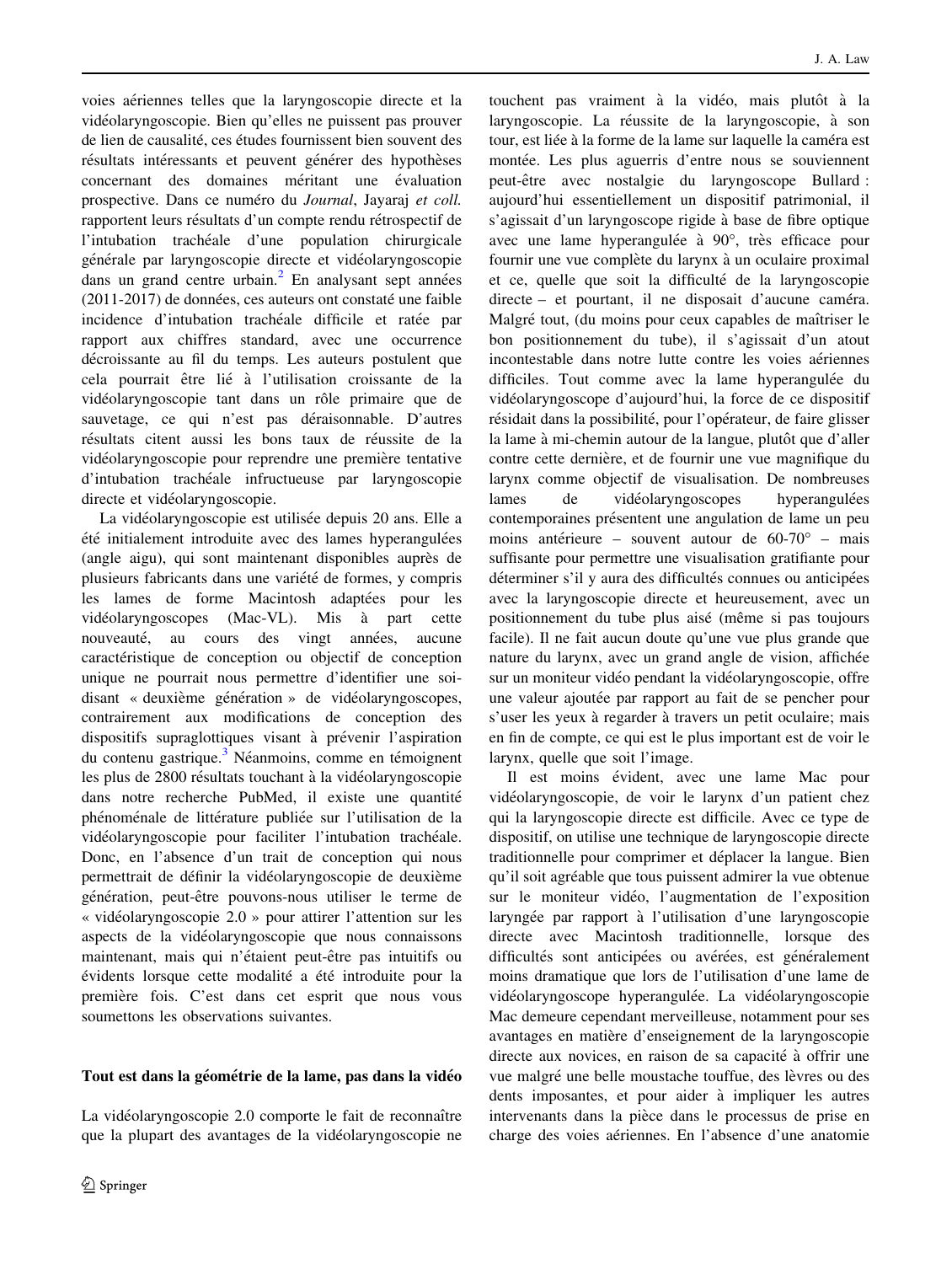difficile connue ou soupconnée, la vidéolaryngoscopie Mac est probablement le meilleur choix pour des voies aériennes potentiellement souillées, de sorte qu'une visualisation directe par voie orale puisse être obtenue même si la caméra vidéo devient obscurcie, et oui, elle pourrait encore offrir une légère augmentation de l'exposition laryngée par rapport à une laryngoscopie directe traditionnelle. Ainsi, la vidéolaryngoscopie 2.0 comporte le fait d'être conscient que la vidéolaryngoscopie Mac demeure probablement le meilleur choix pour une laryngoscopie de routine lorsqu'aucune difficulté majeure n'est anticipée, mais que, pour une laryngoscopie directe difficile connue ou soupçonnée, il est plus judicieux d'utiliser un vidéolaryngoscope avec une lame hyperangulée.

### Parler avec précision de la vidéolaryngoscopie

La vidéolaryngoscopie 2.0 comprend la reconnaissance que le terme « vidéolaryngoscopie » est dépassé s'il ne fait pas explicitement référence à un dispositif en particulier.  $\hat{A}$ l'heure actuelle, il existe simplement trop de dispositifs sur le marché avec des différences de conception, d'indications et de techniques optimales pour leur utilisation pour s'en tirer en utilisant ce terme générique. De la même manière, les fabricants commercialisent maintenant souvent plusieurs classes différentes de vidéolaryngoscopes avec un seul nom de marque. Par exemple, alors que le « C-MAC<sup>®</sup> » original de Karl Storz (Karl Storz SE & Co. KG, Tuttlingen, Allemagne) faisait uniquement référence à un vidéolaryngoscope à lame Macintosh, il existe aujourd'hui des lames hyperangulées C-MAC pour la laryngoscopie directe, des lames C-MAC Miller pour la vidéolaryngoscopie (dans les tailles pédiatriques), un endoscope flexible C-MAC et un stylet vidéo C-MAC avec pointe articulée. En effet, sur le site web de l'entreprise, Karl Storz qualifie le C-MAC de « système »<sup>[4](#page-6-0)</sup> qui prend en charge plusieurs dispositifs. Des considérations similaires s'appliquent au GlideScope® (Verathon Inc., Bothell, WA, États-Unis) : auparavant synonyme de sa lame hyperangulée originale, la marque offre aujourd'hui des vidéolaryngoscopes à lame Macintosh et à lame droite, ainsi qu'un endoscope flexible.<sup>[5](#page-6-0)</sup> Ainsi, les cliniciens doivent documenter la lame de vidéolaryngoscopie exacte qu'ils ont utilisée, et les auteurs doivent être conscients qu'ils ne peuvent plus simplement indiquer un nom de marque tel que « C-MAC » ou « GlideScope » dans leurs comptes rendus, sans indiquer le dispositif exact en question. Les réviseurs pairs et les rédacteurs de revues doivent également insister sur ce niveau de précision. Une étude rapportant des résultats impressionnants avec l'utilisation d'un « C-MAC »

pourrait être tout simplement – et justement – ignorée par un clinicien qui déciderait de ne pas l'appliquer dans sa pratique s'il n'est pas sûr de savoir exactement de quel dispositif il est question. On peut certes pardonner aux premiers comptes rendus sur la vidéolaryngoscopie leur manque de précision, étant donné que les fabricants n'offraient alors qu'un seul dispositif de vidéolaryngoscopie; en revanche, à l'avenir, cela n'est plus acceptable. La vidéolaryngoscopie 2.0 englobe l'utilisation d'une terminologie précise lors de la description du vidéolaryngoscope.

# Savoir comment intuber

La vidéolaryngoscopie 2.0 signifie savoir comment utiliser les dispositifs, en fonction du type de vidéolaryngoscope que vous utilisez. Les cliniciens à l'aise avec les lames Macintosh et les lames droites (par exemple, des lames Miller) pour la laryngoscopie directe connaissent bien ce concept – elles diffèrent en ce qui concerne l'insertion de la lame, la gestion de la langue et de l'épiglotte et la mise en forme d'un tube trachéal avec stylet. C'est la même chose pour la vidéolaryngoscopie : il existe des différences dans la préparation et le positionnement des tubes trachéaux entre les dispositifs hyperangulés, ceux avec des lames Macintosh, et les dispositifs de vidéolaryngoscopie à lame canalisée. Le positionnement du tube avec un vidéolaryngoscope Mac ne devrait pas différer d'une laryngoscopie directe avec une lame Macintosh avec ou sans utilisation d'appoint de stylet ou de bougie; l'intubation trachéale à l'aide d'un vidéolaryngoscope hyperangulé sera plus facile si l'on ne cherche pas à obtenir une vue complète du larynx,  $6 \sin$  $6 \sin$  l'on façonne un tube avec un stylet de la même forme que la lame utilisée, et si l'on retire partiellement le stylet dès que l'extrémité du tube a passé le larynx.<sup>[7](#page-6-0)</sup> Le positionnement d'un tube trachéal avec une lame de vidéolaryngoscope hyperangulée pourrait être plus facile pour ceux qui ne pratiquent pas la laryngoscopie directe depuis de nombreuses années, car certains aspects d'une laryngoscopie directe optimale (par exemple, la recherche d'une exposition complète du larynx) pourraient être contre-productifs lors de l'utilisation d'un vidéolaryngoscope hyperangulé, et il est particulièrement difficile de se défaire de nos habitudes bien enracinées. Néanmoins, quelle que soit l'expérience du clinicien, la vidéolaryngoscopie 2.0 implique de se familiariser avec les subtilités de positionnement de tubes avec différents dispositifs de vidéolaryngoscopie – et de les maîtriser.<sup>[8](#page-6-0)</sup>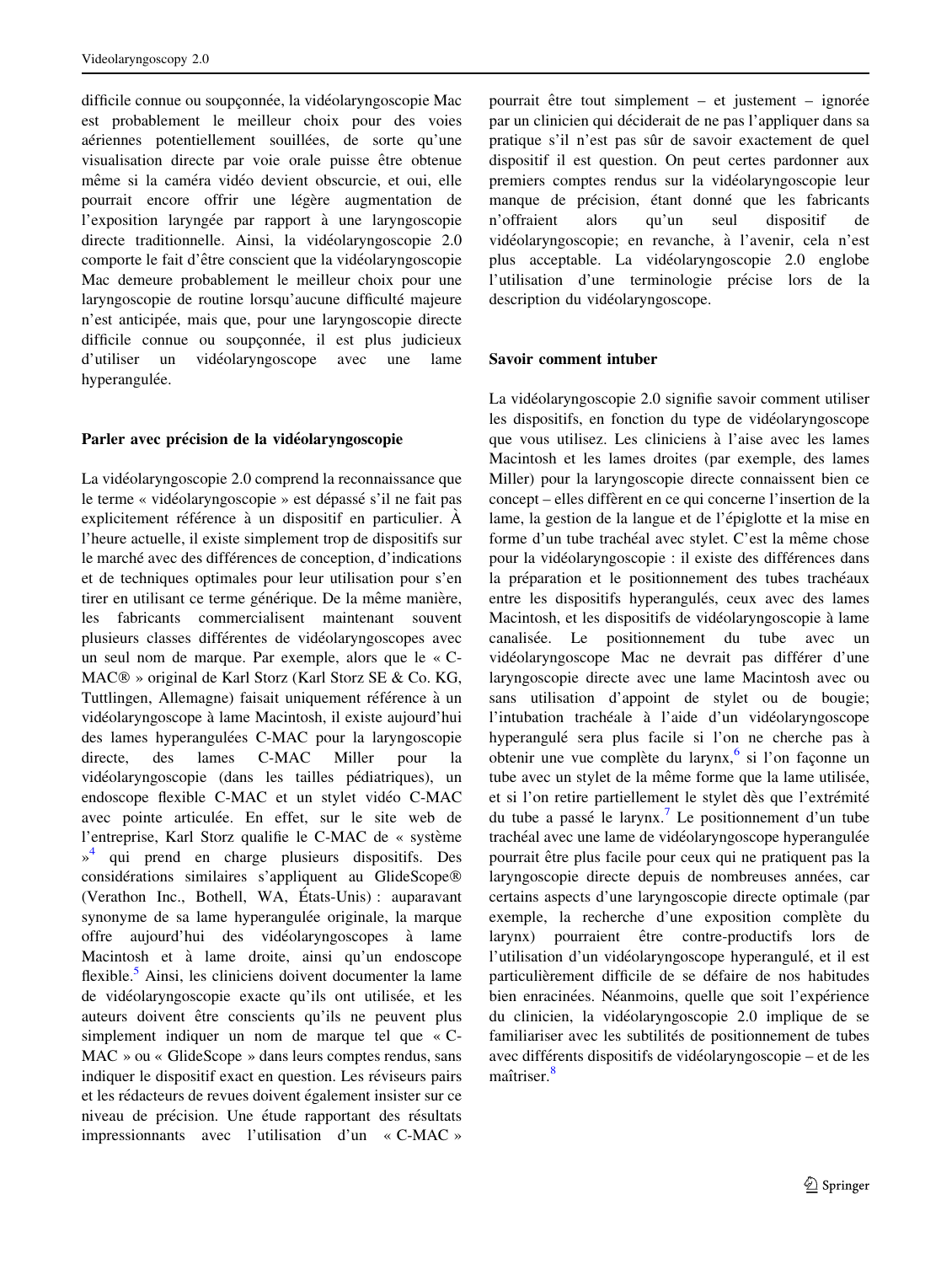## Limitations de la vidéolaryngoscopie

La vidéolaryngoscopie 2.0 implique de reconnaître les limites des vidéolaryngoscopes. Bien qu'utile, l'intubation trachéale facilitée par vidéolaryngoscopie n'a pas un taux de réussite global de 100 % à la première tentative. Comme Jayaraj et ses collègues l'ont bien documenté, la vidéolaryngoscopie n'a pas non plus un taux de réussite de 100 % lorsqu'elle est utilisée comme modalité de sauvetage après un échec de laryngoscopie directe ou de vidéolaryngoscopie. $^{2}$  $^{2}$  $^{2}$  Dans leur étude rétrospective, après une première tentative infructueuse d'intubation trachéale chez 91 patients utilisant la laryngoscopie directe, la vidéolaryngoscopie (le seul vidéolaryngoscope utilisé dans leur établissement était le GlideScope GVL hyperangulé) a été utilisée pour la deuxième tentative chez 52 patients, et a réussi chez 41 (79 %). Leurs données concernant les patients chez qui la première tentative de vidéolaryngoscopie avait échoué sont peut-être encore plus intéressantes : parmi ces 17 patients, 11 (65 %) ont été intubés avec succès lors d'une deuxième tentative avec le même dispositif, et 13 des 17 patients, soit 77  $\%$ , ont finalement pu être intubés à l'aide du vidéolaryngoscope. Bien que 77 % soit un bon pourcentage, le clinicien doit être conscient que l'intubation trachéale facilitée par un vidéolaryngoscope hyperangulé peut échouer et échoue (les causes d'échec n'étaient pas documentées) lorsqu'un tel dispositif est utilisé en modalité d'intubation principale et de sauvetage. Fait révélateur, il n'est jamais fait mention d'un passage à la laryngoscopie directe après un échec avec un vidéolaryngoscope hyperangulé. Il a été rapporté que cette technique (ou la vidéolaryngoscopie avec lame Mac) pouvait être efficace dans de tels cas,  $9, 10$  $9, 10$  $9, 10$  probablement en raison du chemin plus droit (et plus familier) pour le passage du tube. Comme Jayaraj et coll. le mentionnent avec sagesse dans leur discussion, l'utilisation d'un même dispositif de vidéolaryngoscopie après une première tentative infructueuse pourrait indiquer une fixation de l'opérateur sur une seule technique, ou peut-être, le fait de ne pas avoir pensé à un plan B lorsque l'opérateur utilise ce qu'il considère comme un appareil très efficace. Cela pourrait être inquiétant et justifier une étude plus approfondie.

Bien que la vidéolaryngoscopie soit certainement utile, la vidéolaryngoscopie 2.0 implique la reconnaissance qu'il ne s'agit pas d'une solution miraculeuse et unique : le clinicien doit toujours disposer d'un plan B en cas d'échec potentiel. Un tel plan peut inclure une tentative de laryngoscopie directe ou de vidéolaryngoscopie avec lame Mac après un échec d'intubation à l'aide d'un vidéolaryngoscope hyperangulé, à moins que ces techniques ne se soient déjà avérées inefficaces. De plus, comme la vidéolaryngoscopie, de quelque type que ce soit,

peut occasionnellement échouer, le clinicien a le devoir de procéder à une évaluation minutieuse et selon la norme de soins des voies aériennes et de planifier la façon la plus sécuritaire de prendre en charge les voies aériennes de son patient, notamment d'évaluer si une intubation trachéale  $\acute{e}$ veillée serait indiquée.<sup>[7](#page-6-0)</sup>

# Revues systématiques et méta-analyses comparant vidéolaryngoscopie et laryngoscopie directe

La vidéolaryngoscopie 2.0 implique de ne plus combiner les études sur les vidéolaryngoscopes hyperangulés et ceux équipés d'une lame Mac dans une seule revue systématique et me´ta-analyse. La plupart des revues sur la vidéolaryngoscopie le font, $\frac{11}{11}$  $\frac{11}{11}$  $\frac{11}{11}$  et bon nombre concluent que la « vidéolaryngoscopie » est supérieure à la laryngoscopie directe en ce qui concerne leur critère d'évaluation principal – souvent la réussite de l'intubation trachéale à la première tentative ou globale. Fait intéressant, si l'on s'attarde à lire davantage que le seul résumé de ces études, lorsqu'ils sont rapportés, les résultats de certaines études diffèrent lorsqu'il est question de lames hyperangulées et de lames Mac.<sup>[12](#page-6-0)</sup> Donc, là encore, si l'on tente de traduire les résultats publiés dans notre propre pratique, si les deux types de dispositifs sont combinés dans une méta-analyse, pour obtenir le résultat publié, quelle classe de vidéolaryngoscope faut-il utiliser?  $\hat{A}$ l'avenir, les revues systématiques et méta-analyses devront simplement distinguer les appareils de vidéolaryngoscopie hyperangulés des appareils avec lames Mac. Déjà, et certainement dans un avenir proche, il devrait y avoir plus qu'assez d'études pour permettre cette distinction.

En effet, les vidéolaryngoscopes hyperangulés actuels pourraient représenter une deuxième génération des dispositifs hyperangulés originaux à base de fibres optiques tels que le laryngoscope Bullard. Les deux types permettent une visualisation « passé l'angle ». Néanmoins, ce que le passage du temps a pu nous offrir de mieux, c'est la publication d'une pléthore de connaissances tant sur les vidéolaryngoscopes hyperangulés que sur ceux munis de lames Mac : nous sommes donc bien mieux informés quant aux aspects parfois manifestes, parfois subtils de l'utilisation de la vidéolaryngoscopie. En appliquant ces connaissances, la vidéolaryngoscopie 2.0 améliorera l'utilité de la vidéolaryngoscopie pour la prise en charge des voies aériennes et la pratique de l'anesthésiologie.

Disclosures None.

Funding statement None.